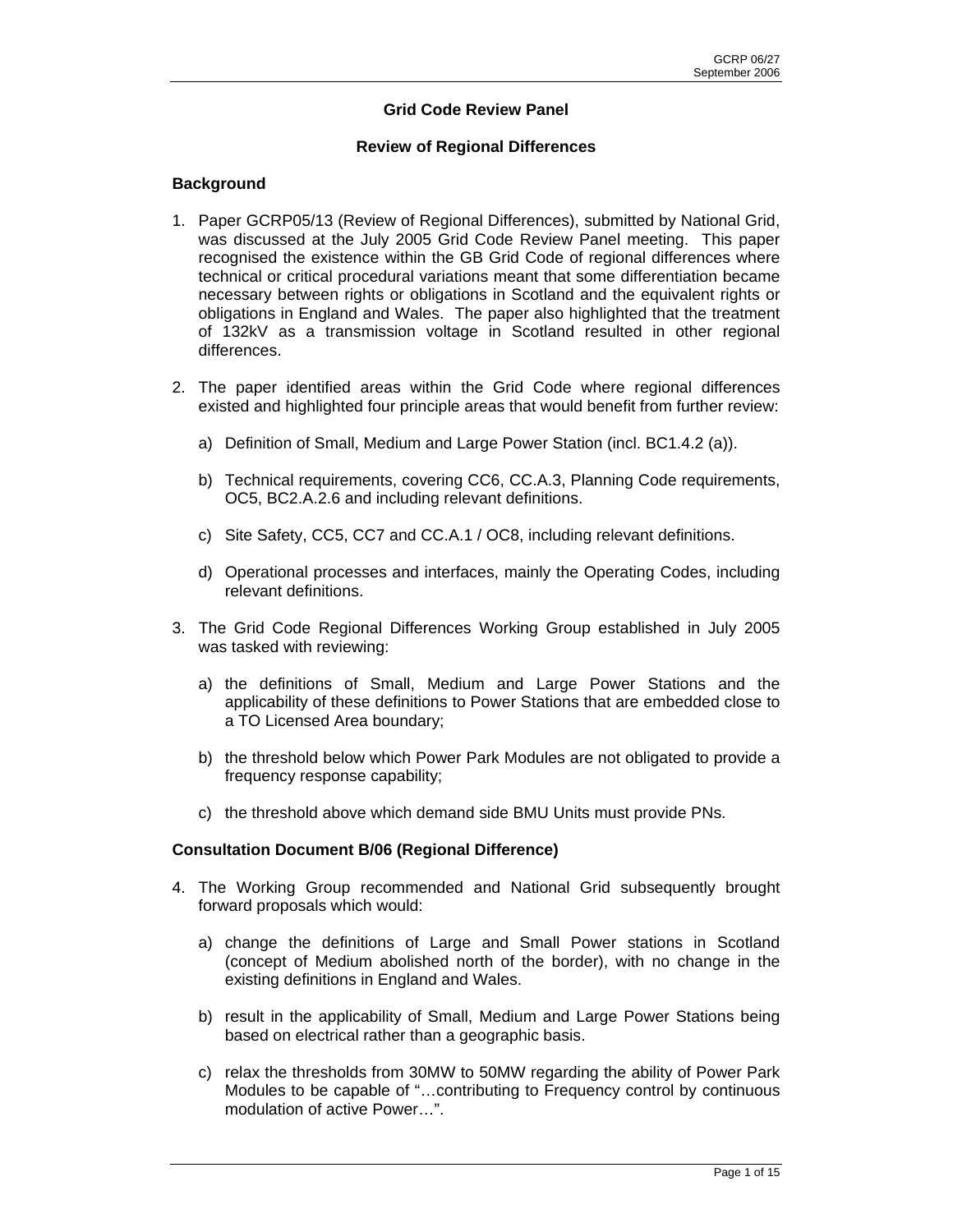- d) result in the hard coded thresholds for the de-minimis level for the submission of Demand PNs within the Grid Code to be realigned with the proposed new thresholds in each Transmission Owners Licensed Area.
- 5. In addition the Working Group discussed fault ride through capability and noted that the hard coded MW thresholds apply only on a historic basis and therefore acknowledged that amending the levels would have no practical effect and as such no changes were proposed in this area.
- 6. The B/06 Grid Code proposals (along with consequential changes to the definition of Registered Capacity) were approved by the Authority on  $8<sup>th</sup>$  August 2006 and implemented on 1<sup>st</sup> September 2006.

## **B/06 Consequential Changes**

- 7. The implementation of B/06 will require consequential changes to the Grid Code to ensure consistency regarding the revised power station definitions:
	- a) amend the existing definition of Control Point such that it is realigned with the amended Small Power Station definition.
	- b) amend section (d) and (e) of the definitions of Registered Capacity such that it allows DC Converters/DC Converter Stations to submit their normal full load in MW to one decimal place. This proposal was not implemented as part of the B/06 proposal as it was deemed outside the scope of the original consultation.
- 8. In addition respondents to the B/06 Consultation Document highlighted two additional areas which may benefit from further industry discussion:
	- a) Demand BMU Classification currently based on geographic area, may be beneficial to amend the classification of Demand BMUs such that it refers to the electrical area. Initial National Grid analysis on the issue reveals that there are no Demand BMUs that would be subject to differing obligations if they were treated electrically rather than geographically.
	- b) Use of 'England and Wales' and 'Scotland' within the Grid Code replacement of such terms with appropriate references to transmission licensee's area/system to avoid issues being raised on geographic and electrical system boundaries.

## **Outstanding Review Areas**

- 9. Regarding the three remaining original areas that were identified for further analysis, GCRP is invited to consider the need at this stage to initiate a review of:
	- Technical requirement covering CC.6, CC.A.3, Planning Code requirements, OC5, BC2.A.2.6 and including any relevant definitions which may be grouped into the following areas:.
		- Voltage Fluctuation
		- **Fault Clearance Time**
		- Protection Equipment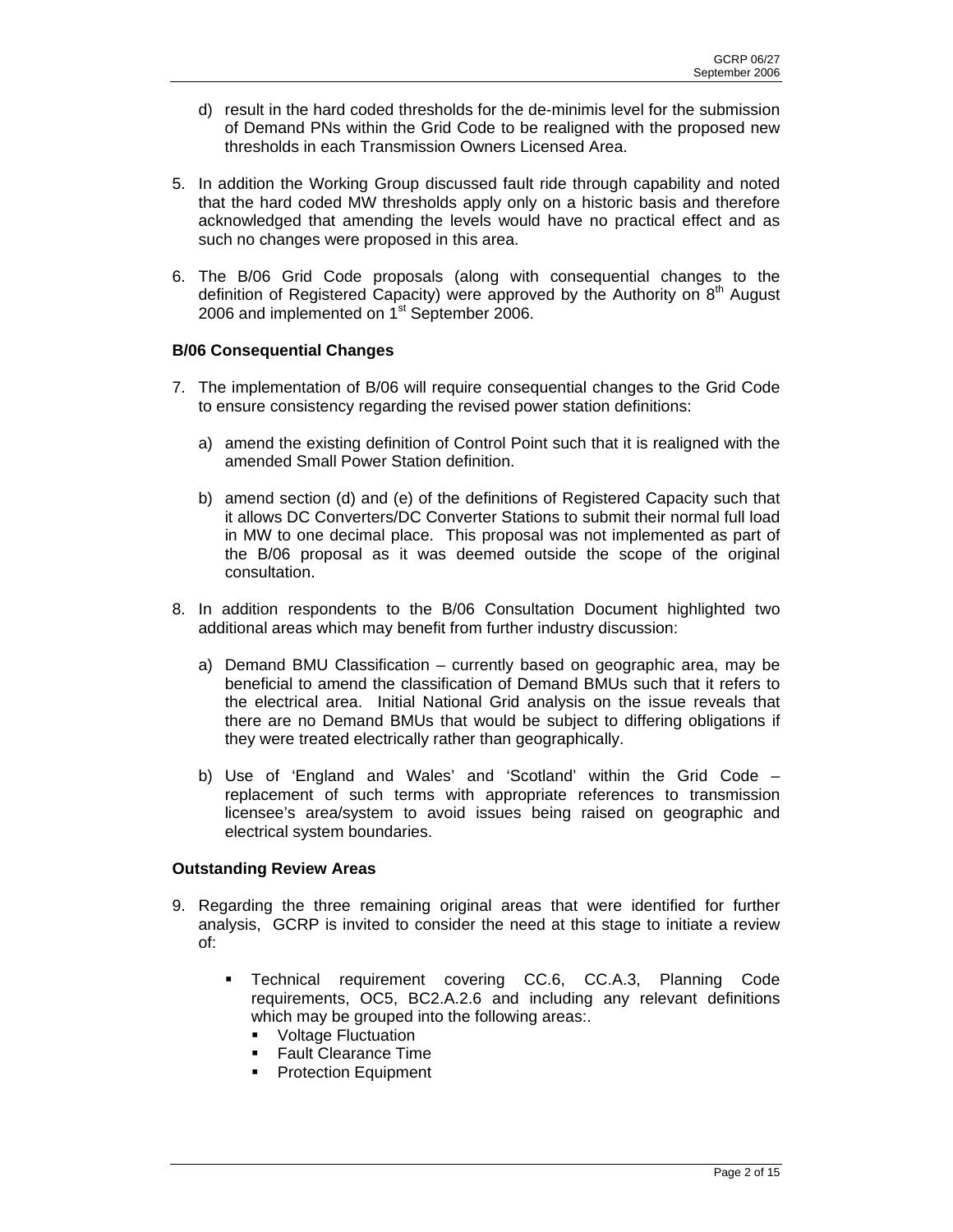- Operational process and interfaces, mainly the Operating Codes, including relevant definitions which may be grouped into the following areas:
	- OC1 & OC2 Demand Blocks, Load Transfer capability
	- OC7 Operational Switching
	- OC9 Black Start
- The feasibility of merging the two sections of OC8 (Safety Coordination).

Any review will need to be mindful of and identify consequential changes to other codes and documents principally the CUSC, STC (including STCPs) and the BSC although any consequential amendments would of course have to be referred to and taken forward through the appropriate change governance process of those codes.

#### **Way Forward**

GCRP is invited to:

- a) Note the work which has already been completed to minimise and/or eliminate regional differences within the Grid Code.
- b) Acknowledge the revised list of regional differences attached to this paper as Appendix 1. The table highlights areas that have been completed and/or those areas that require no additional work.
- c) Support National Grid recommendation to progress the consequential changes to the definitions of Control Point and Registered Capacity. These are minor changes with limited materially impact and it is therefore recommended that these proposals are included in the Proposed Housekeeping changes as outlined in the GCRP 06/25 paper.
- d) Discuss the need for initiating a review at this stage on the following issues:
	- Demand BMU Classification currently based on geographic area, may be beneficial to amend the classification of Demand BMUs such that it refers to the electrical area. Initial National Grid analysis on the issue reveals that there are no Demand BMUs that would be subject to differing obligations if they were treated electrically rather than geographically.
	- Use of 'England and Wales' and 'Scotland' within the Grid Code replacement of such terms with appropriate references to transmission licensee's area/system to avoid issues being raised on geographic and electrical system boundaries.
	- Technical requirement covering CC.6, CC.A.3, Planning Code requirements, OC5, BC2.A.2.6 and including any relevant definitions which may be grouped into the following areas:.
		- **Voltage Fluctuation**
		- **Fault Clearance Time**
		- Protection Equipment
		- Mvar tolerance differences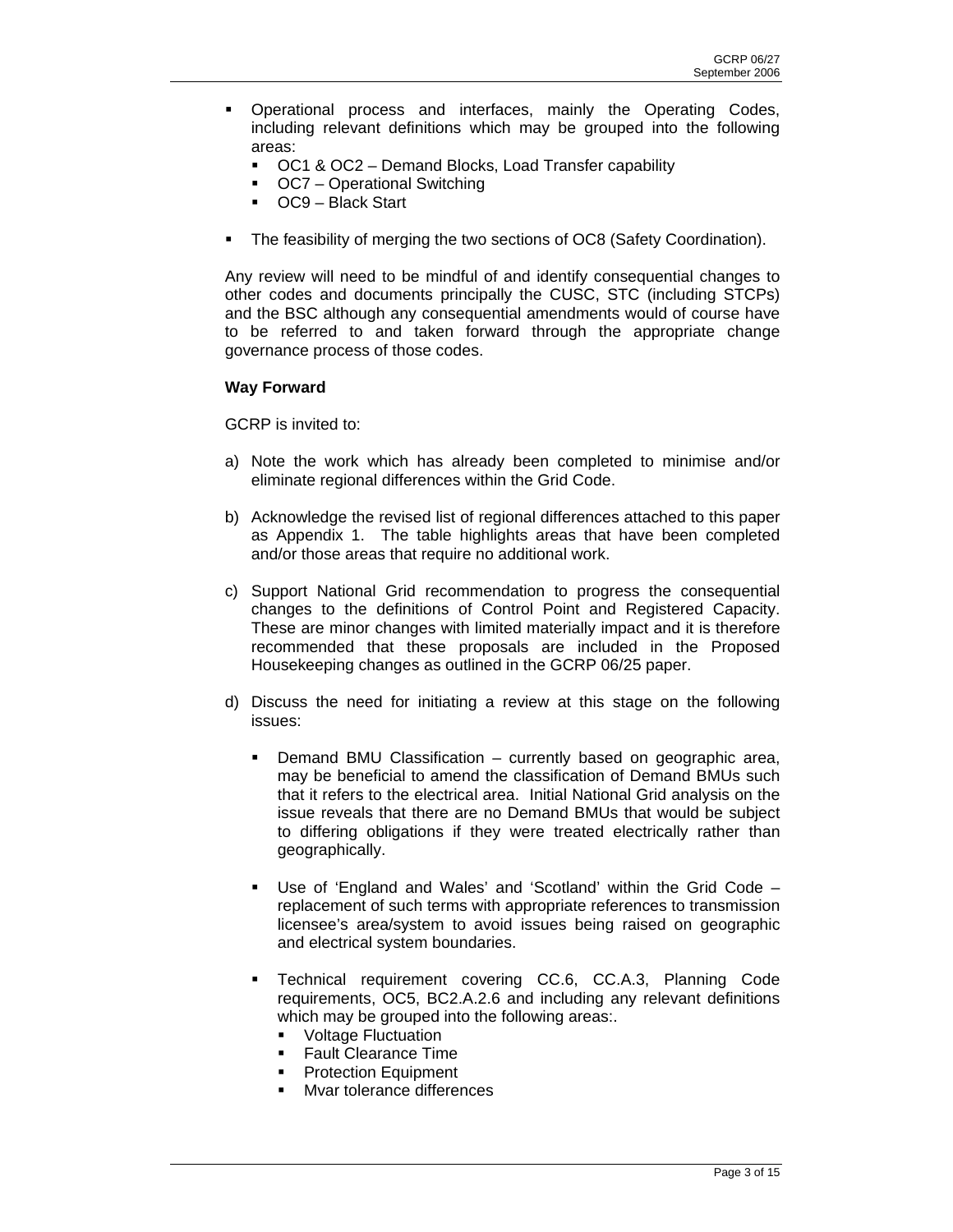- **•** Operational process and interfaces, mainly the Operating Codes, including relevant definitions which may be grouped into the following areas:
	- OC1 & OC2 Demand Blocks, Load Transfer capability
	- OC7 Operational Switching
	- **COM** Black Start
- Evaluating the feasibility of merging the two sections of OC8 (Safety Coordination).

Any review will need to be mindful of and identify consequential changes to other codes and documents principally the CUSC, STC (including STCPs) and the BSC although any consequential amendments would of course have to be referred to and taken forward through the appropriate change governance process of those codes.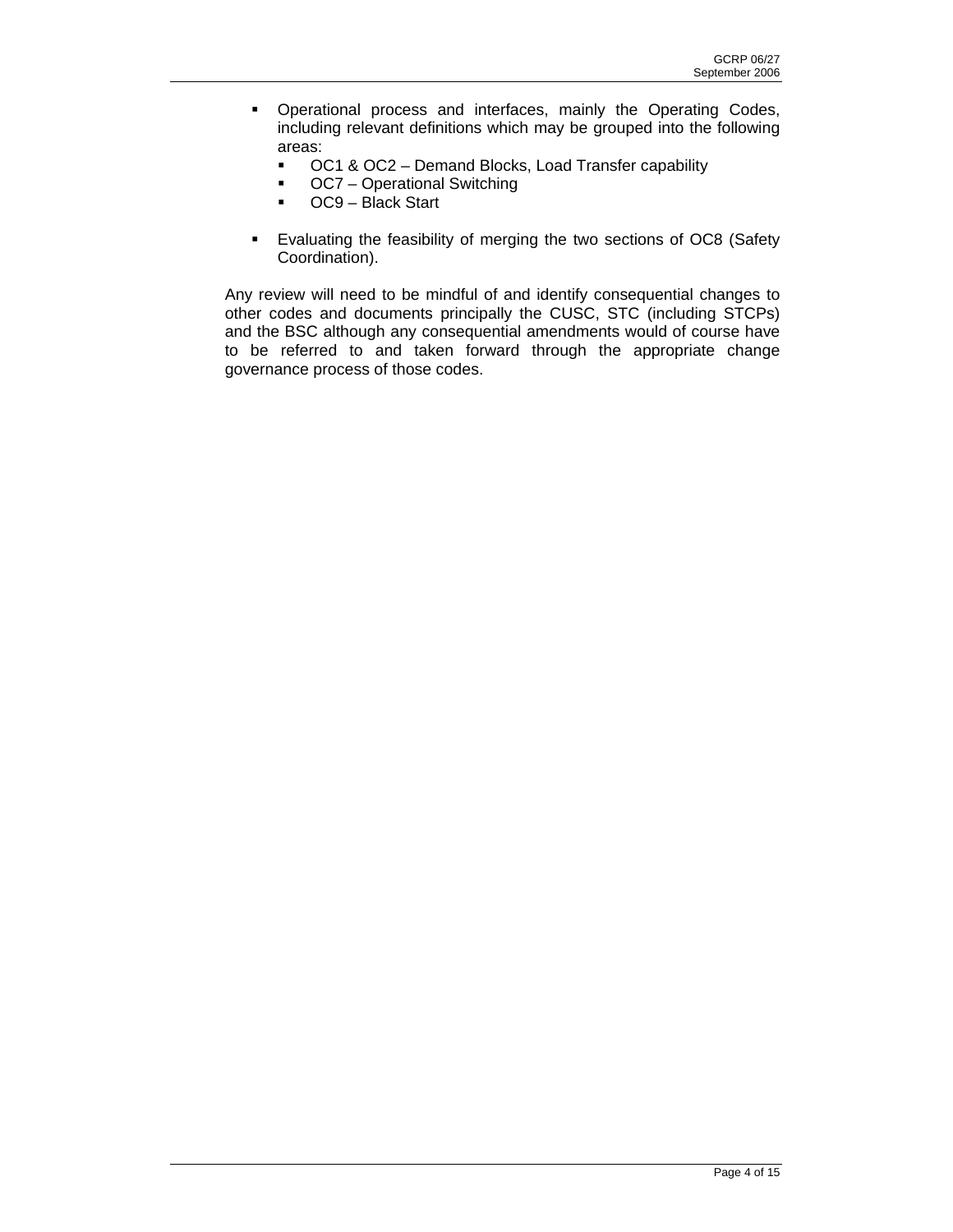# **Regional Differences (priority U -urgent, H /M/L, C, consequential, N no action ; Number denotes sub priority)**

**Key:** No action require Completed Proposal rejected by Authority

| Code | <b>Section</b>                                                   | <b>Priority</b> | <b>Context</b>                                        | <b>Notes</b>                                                                                                                                                                                                                                                                                                                                                                                                                                                                                                                                                                                             |
|------|------------------------------------------------------------------|-----------------|-------------------------------------------------------|----------------------------------------------------------------------------------------------------------------------------------------------------------------------------------------------------------------------------------------------------------------------------------------------------------------------------------------------------------------------------------------------------------------------------------------------------------------------------------------------------------------------------------------------------------------------------------------------------------|
| G&D. | <b>Control Point</b>                                             | $\mathsf{C}$    | Applies to >50MW E&W, >5MW<br>Scotland                | Linked to the demand capacity under BC1.4.2 (a). Recommend<br>that BC1.4.2 (a) be reviewed as a Urgent priority and this is<br>changed as a consequence.                                                                                                                                                                                                                                                                                                                                                                                                                                                 |
|      | Customer<br>Demand<br>Management<br><b>Notification</b><br>Level | $\mathsf{C}$    | 12MW E&W, 5MW Scotland                                | OC1/2 review is proposing to remove CDM.                                                                                                                                                                                                                                                                                                                                                                                                                                                                                                                                                                 |
|      | Demand<br>Control<br>Notification<br>Level                       | M               | 12MW E&W, 5MW Scotland                                | Used in OC6. Linked to the fact that GSP are generally 132/33 kV<br>in Scotland and network is 132kV. NGET believe that it is<br>justifiable that the limit should be different.                                                                                                                                                                                                                                                                                                                                                                                                                         |
|      | <b>High Voltage</b>                                              | M               | $>650$<br>E&W,<br>>1000<br>volts<br>volts<br>Scotland | The Grid Code definition for England and Wales does not appear<br>to be consistent with rest of Industry. Review H&S issues, wider<br>GC issues impact on other documents and bring forward changes<br>as soon as practicable.                                                                                                                                                                                                                                                                                                                                                                           |
|      | Power<br>Large<br><b>Station</b>                                 | U <sub>1</sub>  | $>=100MW$ E&W, $>=30MW$ SP,<br>>=5MW SHETL            | Significant impact on all parties. This interacts with GC15 and the<br>need for derogations. NGET to carry out an initial assessment and<br>information gathering exercise and bring forward recommendations<br>to progress a review. Initial plan has two threads:<br>1) Seek a 12 month extension to GC 15,<br>Present ToRs for a WG to July Panel, to report back to<br>2)<br>February GCRP.<br>This affects nearly every area of the Code and the applicability of<br>the wider framework. Note impact on requirement for EELPS to<br>accede to CUSC is driven by the Grid Code definition of Large. |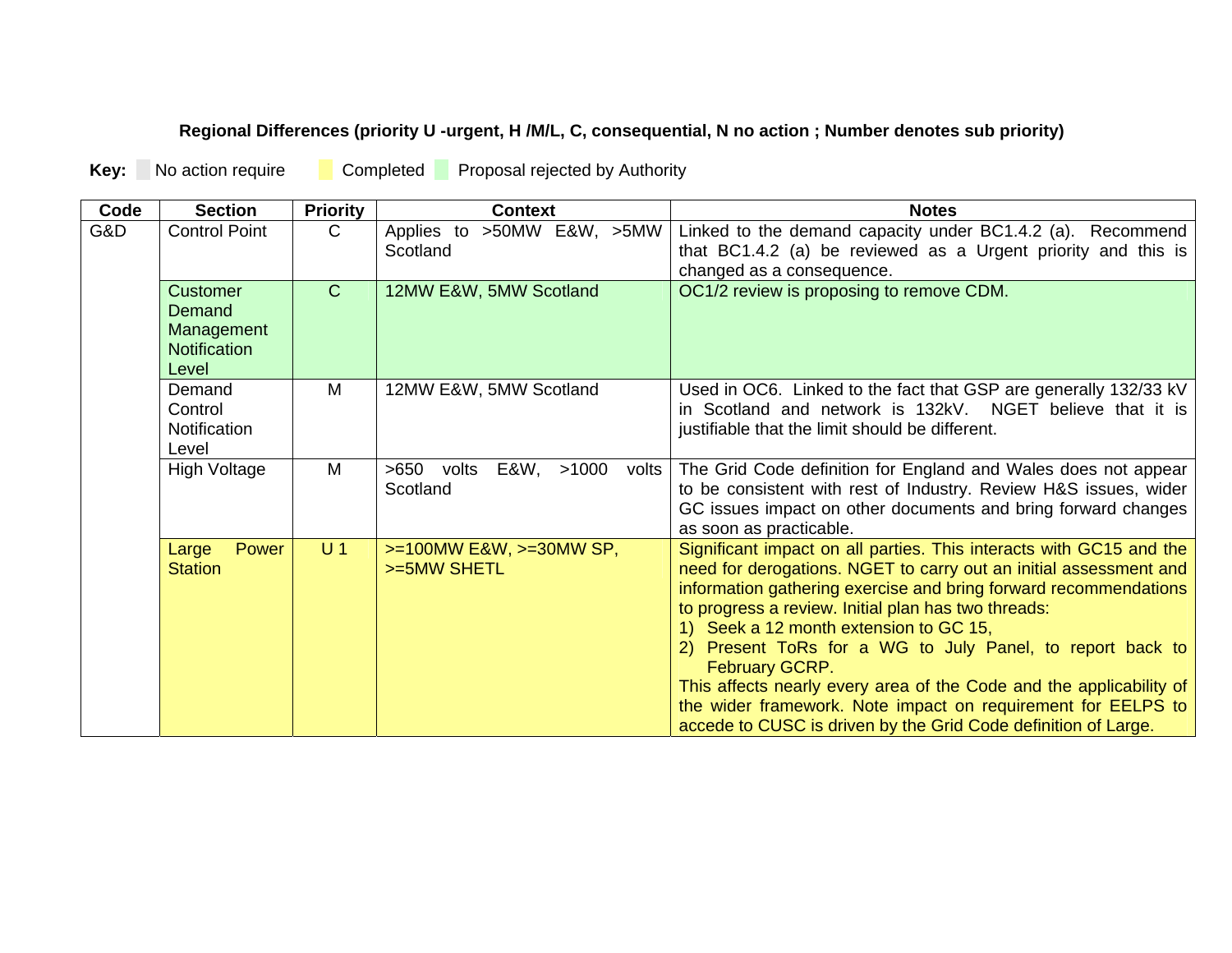| Code | <b>Section</b>                                     | <b>Priority</b> | <b>Context</b>                                                                                                                                                        | <b>Notes</b>                                                                                                                                                                                                                                                                                                                                                                                               |
|------|----------------------------------------------------|-----------------|-----------------------------------------------------------------------------------------------------------------------------------------------------------------------|------------------------------------------------------------------------------------------------------------------------------------------------------------------------------------------------------------------------------------------------------------------------------------------------------------------------------------------------------------------------------------------------------------|
|      | Joint<br>Local<br>Restoration<br>Plan              |                 | In Scotland a LJRP may cover more<br>than one BS Station and includes<br>Gensets other than those at a BS<br>Station and the creation of one or<br>more Power Island. | The pre BETTA BS plans were adopted for BETTA go-live. In<br>Scotland the existing procedures involved plant that was not Black<br>Start. The framework also provides for the RTL carrying out<br>specified control activities under a procedure. Would suggest this<br>be reviewed when the existing Black Start plans are reviewed.<br>NGET's initial view is that this reflects the arrangements in the |
|      |                                                    |                 |                                                                                                                                                                       | STC and the role of the RTLs. This needs to be maintained if the<br>RTL is to continue to carry out Black Start locally.                                                                                                                                                                                                                                                                                   |
|      | Low Voltage                                        | $\mathsf{C}$    | <= 250 volts E&W, >50 <= 1000 volts<br>Scotland                                                                                                                       | Links to 'High Voltage' and therefore take same approach.                                                                                                                                                                                                                                                                                                                                                  |
|      | Operational<br>Switching                           | N               | To the instruction of NGET in E&W,<br>the instruction of Relevant<br>to<br>Transmission Licensee in Scotland.                                                         | Required due to the switching model implemented under BETTA,<br>RTLs issue operational instructions for switching at sites they own.                                                                                                                                                                                                                                                                       |
|      | Permit for work<br>Proximity<br>for<br><b>Work</b> | N               | Issued by NGET in E&W, issued by<br><b>RTL</b> in Scotland                                                                                                            | RTLs are responsible for safety at sites they own.                                                                                                                                                                                                                                                                                                                                                         |
|      | Power Island                                       |                 | May include more than one Power<br><b>Station in Scotland</b>                                                                                                         | Reflects the pre BETTA Black Start arrangements that were<br>adopted. To be reviewed when the Black Start plans are reviewed.                                                                                                                                                                                                                                                                              |
|      | Responsible<br>Manager                             | N               | Authorised by the RTL in Scotland                                                                                                                                     | BETTA model. Used in relation to safety and RTLs are responsible<br>for safety at sites they own.                                                                                                                                                                                                                                                                                                          |
|      | Safety<br>Coordinator                              | $\mathsf{N}$    | Nominated by the RTL in Scotland                                                                                                                                      | BETTA model. Used in relation to safety and RTLs are responsible<br>for safety at sites they own.                                                                                                                                                                                                                                                                                                          |
|      | <b>Safety Rules</b>                                | N               | Rules of the RTL in Scotland                                                                                                                                          | BETTA model. Used in relation to safety and RTLs are responsible<br>for safety at sites they own.                                                                                                                                                                                                                                                                                                          |
|      | Power<br><b>Small</b><br><b>Station</b>            | $\mathsf{C}$    | <50MW E&W, <5MW Scotland                                                                                                                                              | Linked to review of Large Power Station.                                                                                                                                                                                                                                                                                                                                                                   |
|      | Transmission<br><b>Site</b>                        | $\overline{N}$  | Site owned by RTL in Scotland                                                                                                                                         | Required to differentiate ownership. Different arrangements are<br>required due to the role of the RTL and to allow the RTLs to carry<br>out their obligations under the STC and other statutory documents<br>/ Licence.                                                                                                                                                                                   |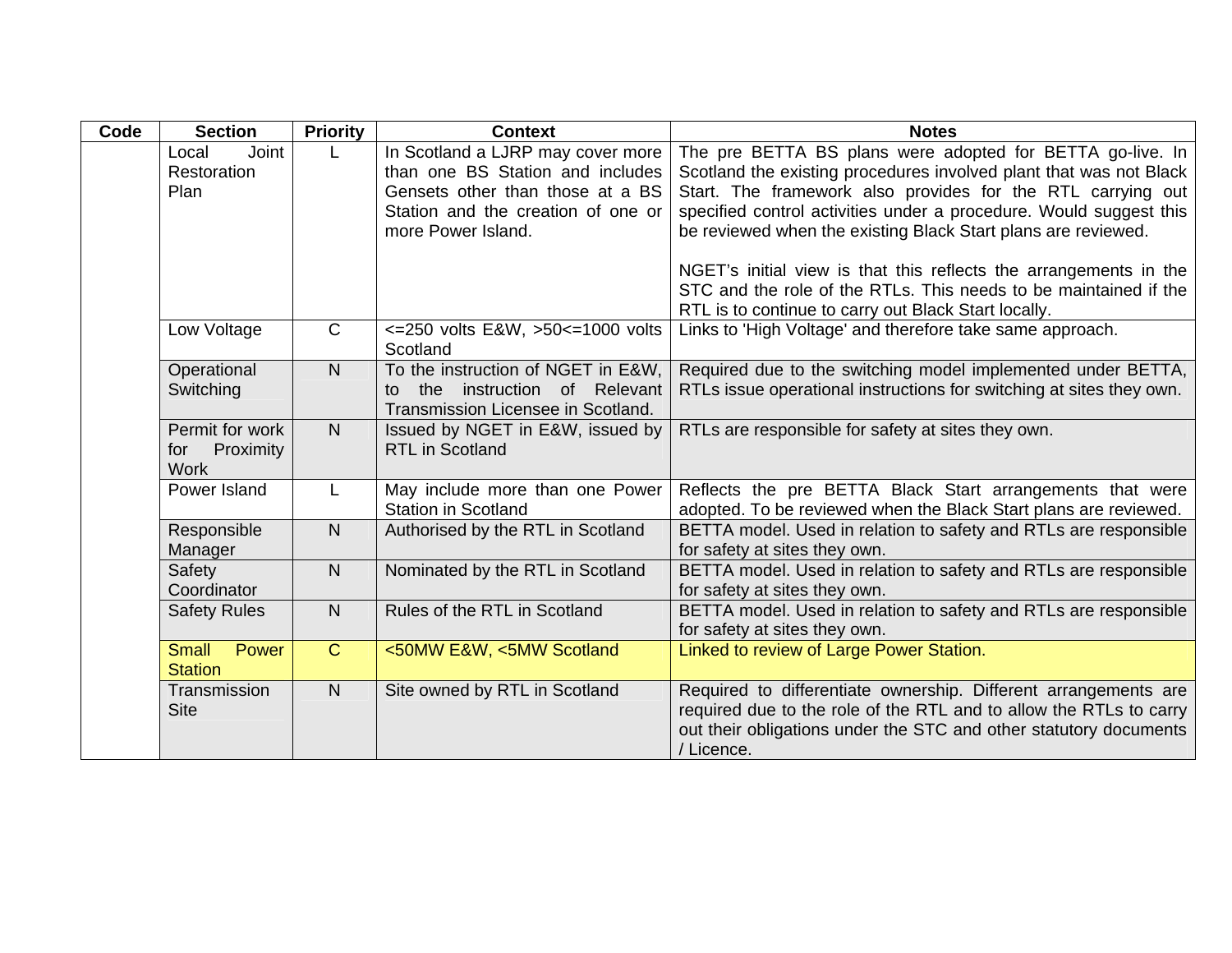| Code      | <b>Section</b>   | <b>Priority</b> | <b>Context</b>                                                                                               | <b>Notes</b>                                                                                                                                                                                                                             |
|-----------|------------------|-----------------|--------------------------------------------------------------------------------------------------------------|------------------------------------------------------------------------------------------------------------------------------------------------------------------------------------------------------------------------------------------|
|           | <b>User Site</b> | N.              | Site owned by RTL in Scotland<br>(rather than NGET in E&W) and<br>occupied by a User.                        | Required to differentiate ownership.                                                                                                                                                                                                     |
| <b>PC</b> | PC.1.1           | N               | NGET obligation under STC to   Required under STC obligations.<br>inform RTL in Scotland of data<br>required |                                                                                                                                                                                                                                          |
|           | PC.6.2           | L               | Appendix C lists technical criteria<br>applying to RTL in Scotland                                           | The RTL is responsible for planning in its area. Potential benefits<br>from convergence of criteria is regulatory and /or STC issue not for<br>Grid Code to dictate these. Possible benefit of listing additional<br>standards e.g. G74. |
|           | PC.A.2.2.2       | N               | Single<br>Line<br>Diagram,<br>Voltage<br>for sub-transmission<br>differences<br>systems.                     | Nature of Transmission.                                                                                                                                                                                                                  |
|           | PC.A.2.2.3       | $\mathsf{N}$    | Line<br>Single<br>Diagram,<br>Voltage<br>differences.                                                        | Nature of Transmission.                                                                                                                                                                                                                  |
|           | PC.A.2.2.5.1     | N               | Single<br>Voltage<br>Line<br>Diagram,<br>differences.                                                        | Nature of Transmission.                                                                                                                                                                                                                  |
|           | PC.A.2.4.1       | $\overline{N}$  | Single Line<br>Diagram,<br>Voltage<br>differences.                                                           | Nature of Transmission.                                                                                                                                                                                                                  |
|           | PC.A.6.2.1(f)    | N.              | Transient Overvoltage Assessment<br>Data, Voltage differences                                                | Nature of Transmission.                                                                                                                                                                                                                  |
|           | PC.A.8.1         | N               | Single Point of Connection, Voltage<br>differences                                                           | Nature of Transmission.                                                                                                                                                                                                                  |
|           | PC.A.8.3(d)      | N               | Voltage differences                                                                                          | Nature of Transmission.                                                                                                                                                                                                                  |
| CCs       | CC.5.2(c)        | $\mathsf{N}$    | For User sites in Scotland NGET<br>consults with RTL on<br>safety<br>procedures                              | RTL is responsible for safety on its sites and NGET needs to<br>consult with RTL.                                                                                                                                                        |
|           | $CC.5.2$ (m)     | $\mathsf{N}$    | For sites in Scotland<br>lists of<br>responsible persons for various<br>duties provided.                     | Reflects RTL safety rules / practice. Changes initiated by Users /<br>RTLs not NGET.                                                                                                                                                     |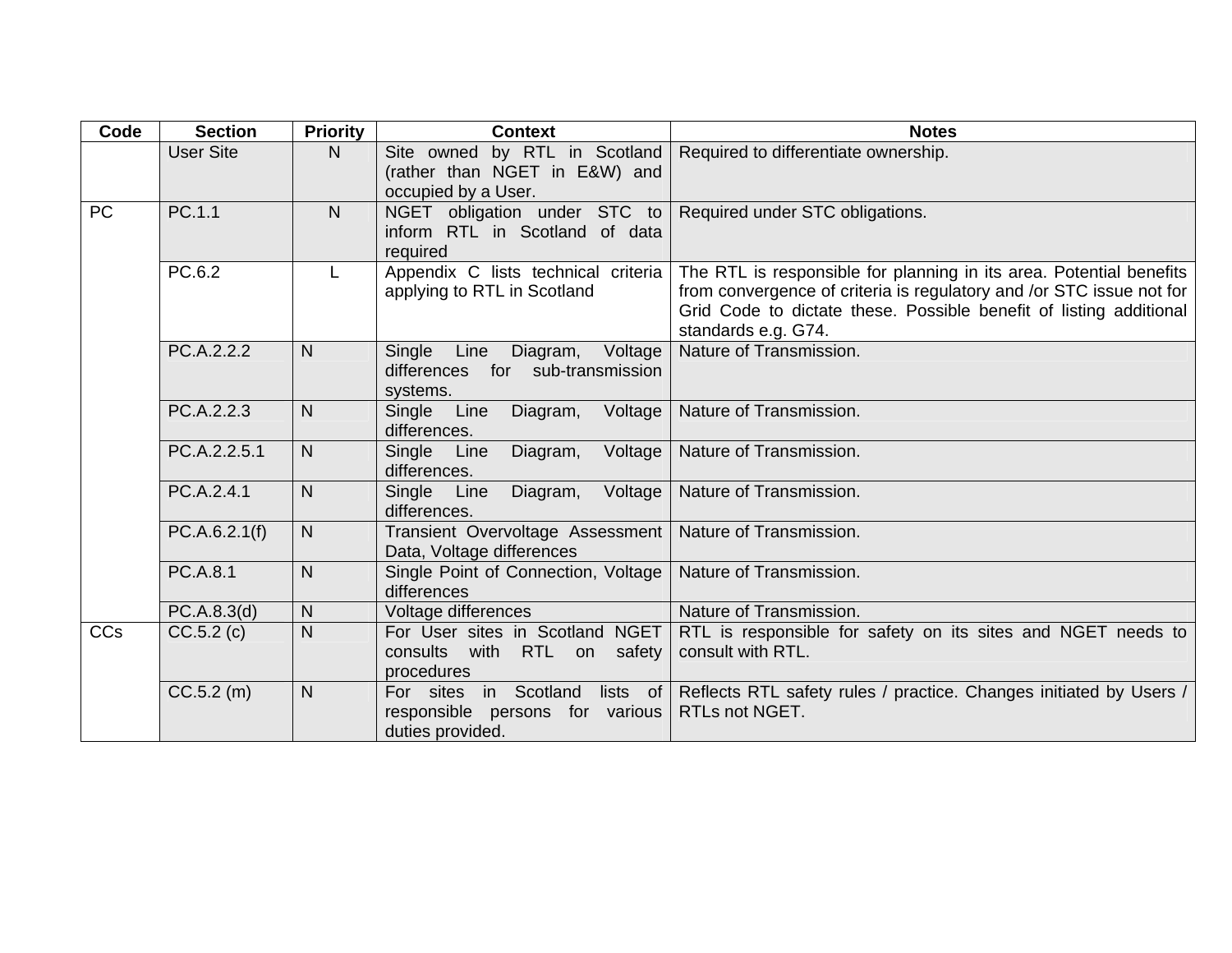| Code | <b>Section</b>                                 | <b>Priority</b> | <b>Context</b>                                                                                                            | <b>Notes</b>                                                                                                                                                                                                                                                                                                                                                                                                                                                                                                                                                   |
|------|------------------------------------------------|-----------------|---------------------------------------------------------------------------------------------------------------------------|----------------------------------------------------------------------------------------------------------------------------------------------------------------------------------------------------------------------------------------------------------------------------------------------------------------------------------------------------------------------------------------------------------------------------------------------------------------------------------------------------------------------------------------------------------------|
|      | CC.6.1.5(b)                                    | M               | Phase Unbalance, below 1% E&W,<br>below 2% Scotland                                                                       | Requires a technical review of impact, possible impact on wider<br>design standards. Option to relax England and Wales or to tighten<br>up for Scotland. As with most design issues retrospective<br>application could a have serious implications.                                                                                                                                                                                                                                                                                                            |
|      | CC.6.1.7(a)                                    | M               | Voltage Fluctuation, defined in Grid<br>Code for E&W, in Scotland ER P28<br>applies.                                      | Requires technical review. Assess if P28 can be applied in<br>England and Wales without additional Grid Code obligations to<br>supplement.                                                                                                                                                                                                                                                                                                                                                                                                                     |
|      |                                                |                 |                                                                                                                           | Figure 4 in ER P28 (p. 10) gives limits for step-size as a function of<br>time between steps (larger steps require a longer interval between<br>steps), this limits Pst to 0.5, assuming no other sources of flicker.<br>CC.6.1.7 allows 1% repetitive steps, but does not limit their<br>frequency. P28 (figure 4) allows 1% steps, provided they are at<br>least 20 s apart. P28 introduces the time dimension. On the other<br>hand, it would allow larger steps at longer intervals. Note that P28<br>limits steps to 3% for repetition times above 600 s. |
|      | CC.6.2.1.1(b)                                  | M               | Earth Fault Factor below 1.4 E&W,<br>below 1.5 Scotland. Phase to earth<br>voltage differences under fault<br>conditions. | Requires technical review.<br>Going from 140% to 150% for maximum voltage (under fault<br>conditions) may have implications in terms of equipment rating for<br>NGET / England and Wales Users. Going from 150% to 140 %<br>may mean some existing Users in Scotland cannot comply.                                                                                                                                                                                                                                                                            |
|      | CC.6.2.1.2(a)(ii)<br>), $(a)(iii)$ , $(a)(iv)$ | N               | References to RTL in Scotland.                                                                                            | Reflects role of RTL under BETTA arrangement.                                                                                                                                                                                                                                                                                                                                                                                                                                                                                                                  |
|      | CC.6.2.2.2.2<br>$(b)$ , $(c)$                  | H               | Fault clearance time differences and<br>voltage level differences.                                                        | Requires technical review.<br>May be associated with the different licensees internal protection<br>policies and assumptions about the number of protections /<br>terminology.                                                                                                                                                                                                                                                                                                                                                                                 |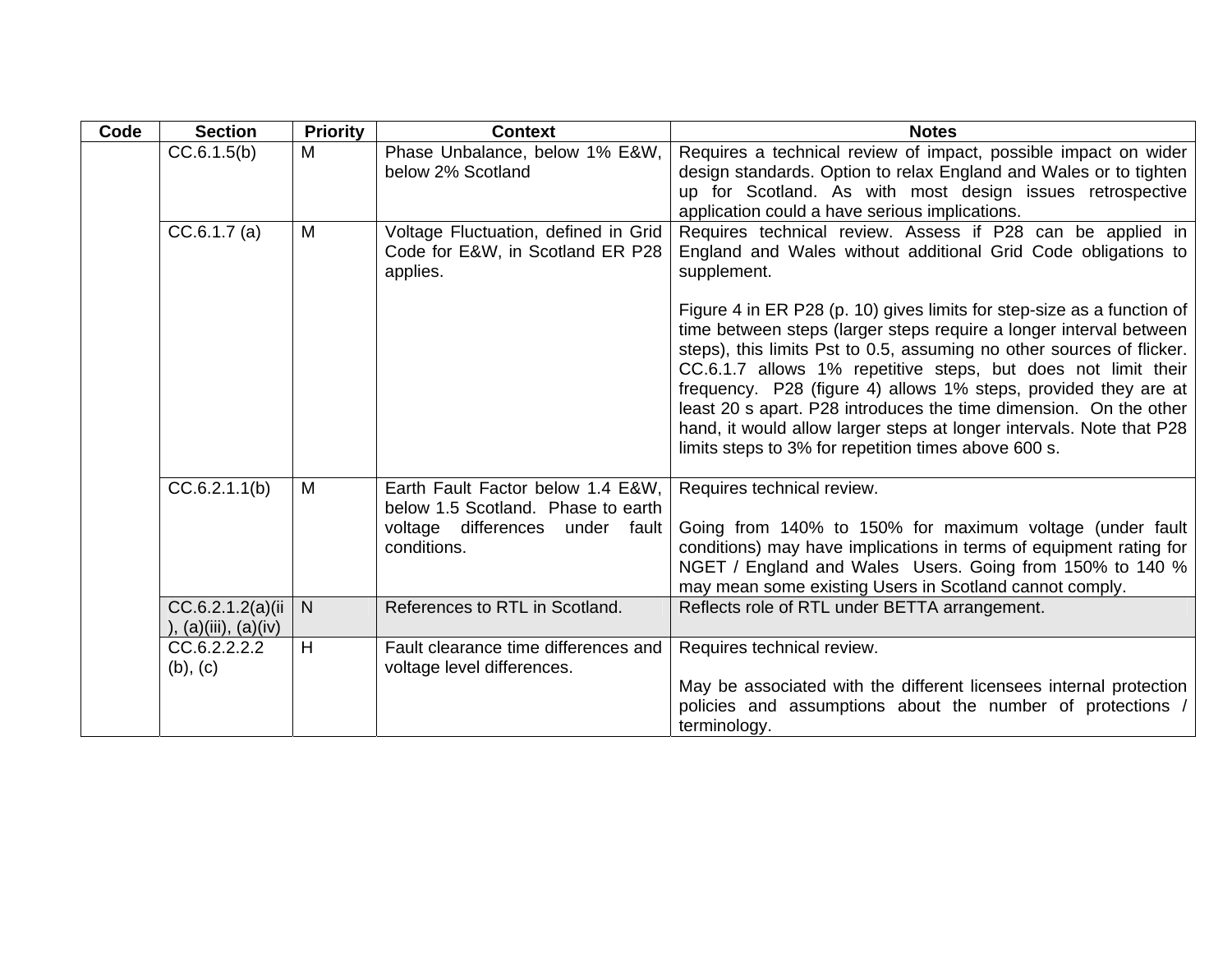| Code | <b>Section</b>         | <b>Priority</b> | <b>Context</b>                                                                                                                       | <b>Notes</b>                                                                                                                                                                                                                                                                                                                                                                                                                                                                                                                                                                                                                                                                                                                                                            |
|------|------------------------|-----------------|--------------------------------------------------------------------------------------------------------------------------------------|-------------------------------------------------------------------------------------------------------------------------------------------------------------------------------------------------------------------------------------------------------------------------------------------------------------------------------------------------------------------------------------------------------------------------------------------------------------------------------------------------------------------------------------------------------------------------------------------------------------------------------------------------------------------------------------------------------------------------------------------------------------------------|
|      | CC.6.2.2.4             | M               | Work on Protection Equipment, In<br>E&W NGET representative to be<br>present but in Scotland written<br>authority from NGET suffices | As drafted this paragraph can be misinterpreted as 'written<br>authority' sufficing in E&W as well as in Scotland.<br>Need to review clarity of paragraph, possibly overly complex.<br>Review whether NGET can relax, Scotland to tighten up or the<br>difference is justifiable. Need data on how often it actually happens<br>in Scotland / E&W. We are not aware of it causing any problems in<br><b>E&amp;W.</b>                                                                                                                                                                                                                                                                                                                                                    |
|      | CC.6.2.3.1.1<br>(c)(i) | M               | breaker<br>fails<br>Circuit<br>protection<br>provision, voltage differences.                                                         | Need to understand why it isn't, or if it actually is in practice,<br>applied to at 132kV in E&W. Review the technical requirement<br>with RTLs to have it connected at 132kV. The requirement may be<br>more about the nature of the system (i.e. active and inter<br>connected) rather than the voltage level.                                                                                                                                                                                                                                                                                                                                                                                                                                                        |
|      | CC.6.2.3.5             | M               | Work<br>protection<br>on<br>equipment.<br>Similar to CC.6.2.2.4                                                                      | Similar to CC.6.2.2.4, review with CC.6.2.2.4.                                                                                                                                                                                                                                                                                                                                                                                                                                                                                                                                                                                                                                                                                                                          |
|      | CC.6.3.7(e)(f)         | M               | requirement<br>Frequency response<br>unit/CCGT<br>profile,<br>generating<br>Module completion date differences.                      | Review if date can be harmonised, impact on both systems. If<br>Scottish limit moved back it implies it would be retrospective<br>application, and the date is in the E&W because it was not seen to<br>be viable to implement it retrospectively in E&W. Could lead to<br>increased cost on Generators and / or increase the number of<br>derogations required. In E+W the main impact would be that for<br>completion dates between that current in E&W and a later date.<br>This is unlikely to affect the actual capability delivered (the<br>implementation date being in the past), but affect the requirement<br>to have the capability available if the units were commissioned<br>between these dates.<br>Review the volume of plant affected on both systems. |
|      | CC.6.5.6(a)            | $\overline{C}$  | Operational metering. In Scotland<br>anemometer readings required from                                                               | Removed by Generic provisions.                                                                                                                                                                                                                                                                                                                                                                                                                                                                                                                                                                                                                                                                                                                                          |
|      |                        |                 | wind turbines.                                                                                                                       |                                                                                                                                                                                                                                                                                                                                                                                                                                                                                                                                                                                                                                                                                                                                                                         |
|      | CC.7.2.1               | N               | In Scotland, work to Safety Rules of<br>RTL, as advised by NGET.                                                                     | BETTA model. Used in relation to safety and RTLs are responsible<br>for safety at sites they own.                                                                                                                                                                                                                                                                                                                                                                                                                                                                                                                                                                                                                                                                       |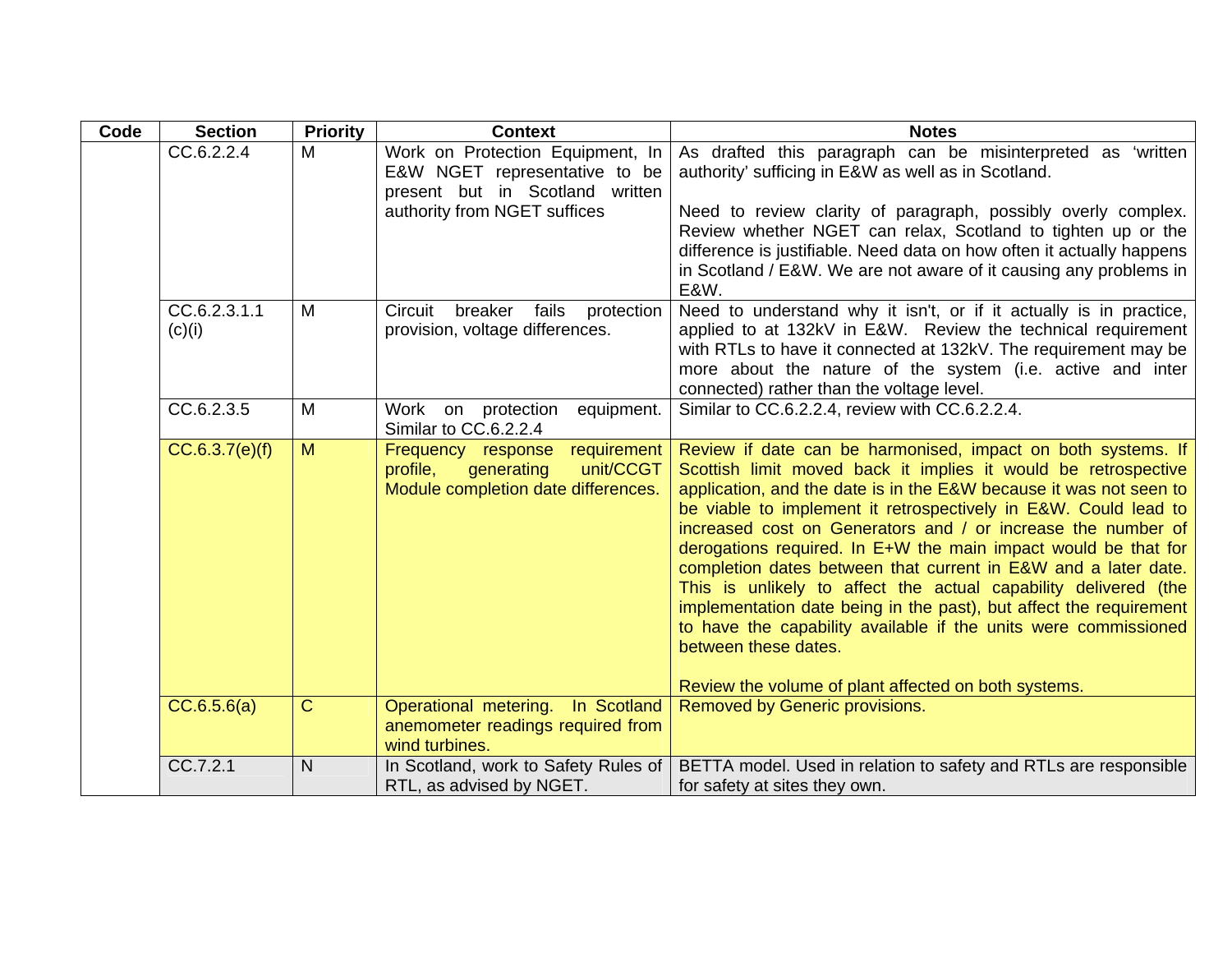| Code | <b>Section</b> | <b>Priority</b> | <b>Context</b>                                                          | <b>Notes</b>                                                                                      |
|------|----------------|-----------------|-------------------------------------------------------------------------|---------------------------------------------------------------------------------------------------|
|      | CC.7.2.2       | N               | User Sites in Scotland, NGET to                                         | BETTA model. Used in relation to safety and RTLs are responsible                                  |
|      |                |                 | ensure that RTL works to User                                           | for safety at sites they own.                                                                     |
|      | CC.7.2.3       | $\overline{N}$  | Safety Rules.<br>For Transmission Sites in Scotland                     |                                                                                                   |
|      |                |                 | NGET seek opinion of RTL as to                                          | BETTA model. Used in relation to safety and RTLs are responsible<br>for safety at sites they own. |
|      |                |                 | whether<br>Safety<br>User<br><b>Rules</b>                               |                                                                                                   |
|      |                |                 | adequate.                                                               |                                                                                                   |
|      | CC.7.2.4       | $\overline{N}$  | For a User Site in Scotland NGET                                        | BETTA model. Used in relation to safety and RTLs are responsible                                  |
|      |                |                 | may apply to a User for RTL to use                                      | for safety at sites they own.                                                                     |
|      |                |                 | <b>RTL Safety Rules</b>                                                 |                                                                                                   |
|      | CC.7.2.5       | $\overline{N}$  | Entry and access to Transmission                                        | BETTA model. Used in relation to safety and RTLs are responsible                                  |
|      |                |                 | site in Scotland by User RTL rules                                      | for safety at sites they own.                                                                     |
|      | CC.7.2.6       | $\mathsf{N}$    | apply.<br>User Sites in Scotland, Users notify                          | BETTA model. Used in relation to safety and RTLs are responsible                                  |
|      |                |                 | NGET of Safety Rules that apply to                                      | for safety at sites they own.                                                                     |
|      |                |                 | RTL staff.                                                              |                                                                                                   |
|      | CC.7.3.1       | N               | Site Responsibility Schedules in                                        | BETTA model. Used in relation to safety and RTLs are responsible                                  |
|      |                |                 | Scotland reference RTL.                                                 | for safety at sites they own.                                                                     |
|      | CC.7.6.1       | $\overline{N}$  | Access, provisions set out in                                           | BETTA model. Used in relation to safety and RTLs are responsible                                  |
|      |                |                 | Interface agreement with RTL and                                        | for safety at sites they own.                                                                     |
|      |                |                 | Users in Scotland.                                                      |                                                                                                   |
|      | CC.7.6.2       | $\overline{N}$  | In Scotland unaccompanied access<br>only granted to individuals holding | BETTA model. Used in relation to safety and RTLs are responsible<br>for safety at sites they own. |
|      |                |                 | Authority for Access granted by                                         |                                                                                                   |
|      |                |                 | RTL.                                                                    |                                                                                                   |
|      | CC.7.7.1       | M               | E&W<br>Standards.<br>Maintenance                                        | Review individual requirements / processes. Possible interaction                                  |
|      |                |                 | NGET has right to inspect test                                          | with Safety Rules and Construction / Interface agreements.                                        |
|      |                |                 | results and maintenance records. In                                     | Current wording implies it is not the Users responsibility in England                             |
|      |                |                 | Scotland User responsibility to                                         | and Wales. This was explicit in the SGC so carried over, but not                                  |
|      |                |                 | ensure Users plant tested and                                           | extended to England and Wales                                                                     |
|      |                |                 | maintained.                                                             |                                                                                                   |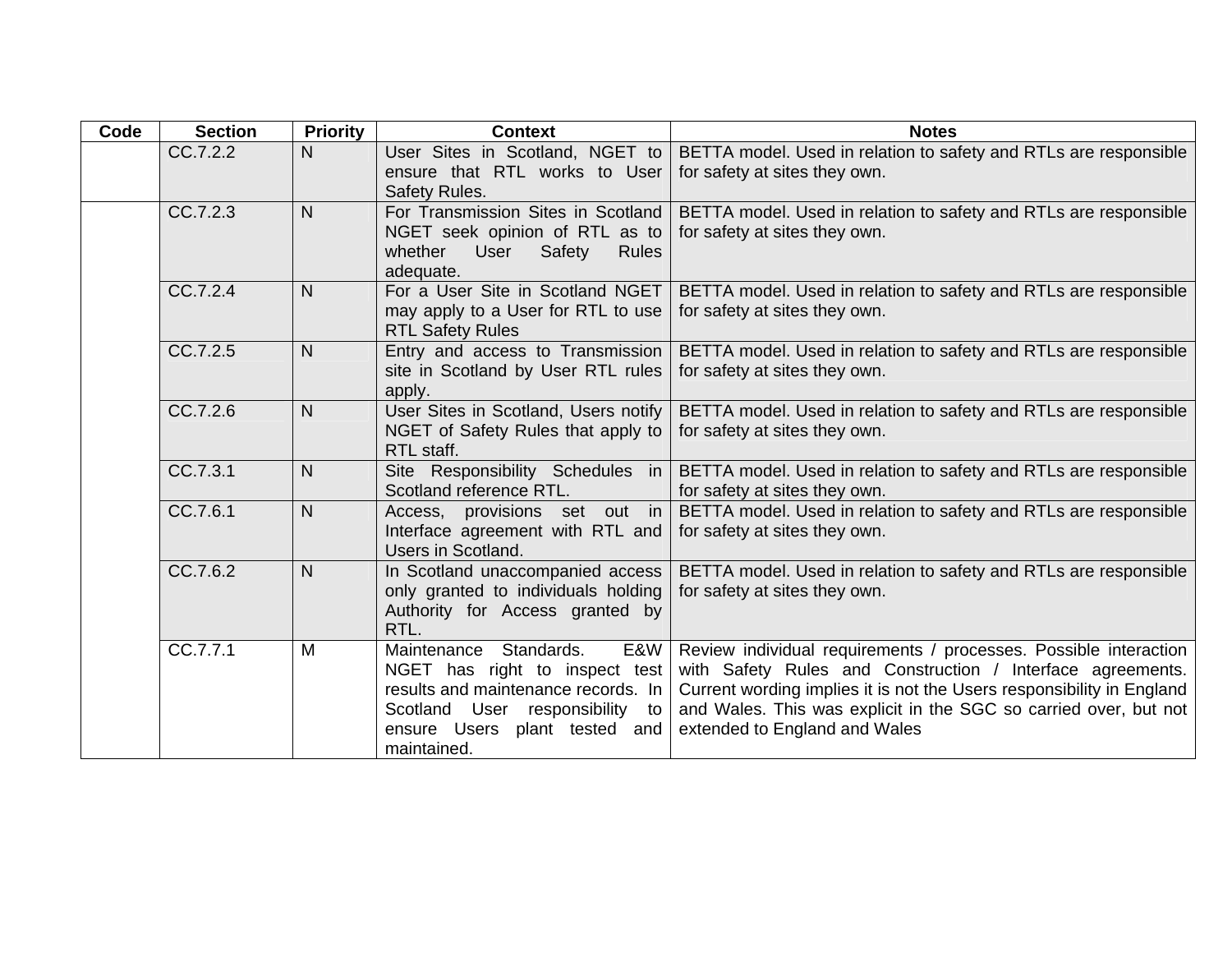| Code            | <b>Section</b>                                 | <b>Priority</b> | <b>Context</b>                                                                                                                                                              | <b>Notes</b>                                                                                                                                                                                                                                     |
|-----------------|------------------------------------------------|-----------------|-----------------------------------------------------------------------------------------------------------------------------------------------------------------------------|--------------------------------------------------------------------------------------------------------------------------------------------------------------------------------------------------------------------------------------------------|
|                 | CC.A.1.1.9                                     | N               | E&W Site Responsibility Schedule<br>signed on behalf of NGET by NGET<br>Responsible Manager. In Scotland<br>SRS also signed on behalf of RTL<br>by RTL Responsible Manager. | Reflects asset ownership and roles under BETTA.                                                                                                                                                                                                  |
|                 | CC.A.1.1.6<br>Footnote<br>bottom of page<br>27 | M               | Differences in dates from when<br>details of traversing circuits are<br>required.                                                                                           | Investigate harmonisation. Linked to individual safety procedures /<br>requirements. Note implementation date: it is already implemented<br>in E+W. Investigate possibility of agreeing and hard-coding date<br>that is reasonable for the RTLs. |
|                 | CC.A.1.1.16                                    | N               | Responsible Managers - E&W<br>NGET supplies name of NGET's<br>Responsible Managers in Scotland<br>NGET send Name<br>of RTLs<br>Responsible Manager.                         | Reflects roles under BETTA, links to CC5.2.                                                                                                                                                                                                      |
|                 | CC Appendix 3<br>Title                         | $\mathsf{C}$    | Variation<br>completion<br>dates<br>in<br>(Relates to Frequency Response<br>Profile and Operating Range).                                                                   | Linked to CC6.3.7 dates, review with CC6.3.7.                                                                                                                                                                                                    |
|                 | CC.A.3.1                                       | $\mathsf{C}$    | Variation in completion dates for<br><b>CCGT</b><br>generating<br>units<br>and<br>modules.                                                                                  | Linked to CC6.3.7 dates, review with CC6.3.7.                                                                                                                                                                                                    |
| OC <sub>1</sub> | OC1.5.5.3                                      | M               | In Scotland Suppliers who control<br>Management<br>Blocks of<br>Load<br>Demand>5MW submit a schedule to<br>NGET. Not a requirement in E&W.                                  | Review requirement under GB arrangements and review the MW<br>limit if arrangement justified. Possibly incorporate in longer term<br>OC1/2 proposals.                                                                                            |
| OC <sub>2</sub> | OC2.1.7                                        | M               | In Scotland where output or demand<br>small NGET may agree to reduce<br>admin burden on Users of producing<br>planning information                                          | Review if still required following Small, Medium and Large review.                                                                                                                                                                               |
|                 | OC2.4.1.3.4<br>(c)                             | $\mathsf{C}$    | Details of Load Transfer capability<br>available to NGET -E&W 12MW or<br>more, Scotland 10MW or more.                                                                       | Review justification for different limits along with Small, Medium<br>and Large. Note interaction with existing OC1/2 review, possibly<br>incorporate.                                                                                           |
| OC <sub>5</sub> | OC5.5.3<br>3<br>(Table                         | $\mathsf C$     | Relates to Phase Unbalance and<br><b>Voltage Fluctuations</b>                                                                                                               | Links to the review of the original technical requirement in the CCs                                                                                                                                                                             |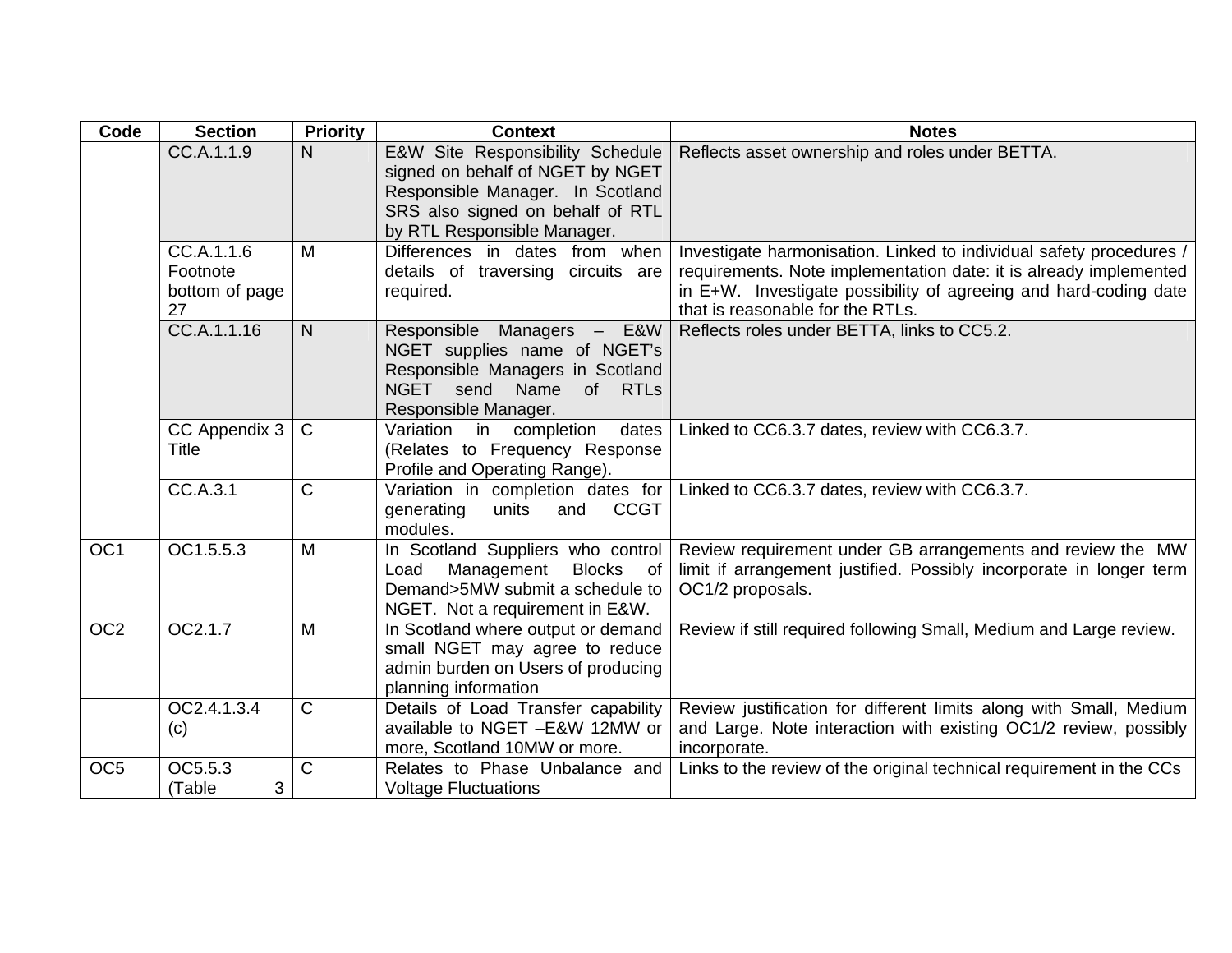| Code            | <b>Section</b> | <b>Priority</b> | <b>Context</b>                                                                                                                               | <b>Notes</b>                                                                                                                                                                                                                                                      |
|-----------------|----------------|-----------------|----------------------------------------------------------------------------------------------------------------------------------------------|-------------------------------------------------------------------------------------------------------------------------------------------------------------------------------------------------------------------------------------------------------------------|
|                 | places)        |                 |                                                                                                                                              |                                                                                                                                                                                                                                                                   |
| OC <sub>6</sub> | OC6.2.2        | L               | In Scotland may not be possible to<br>meet certain requirements in OC6<br>and NGET may agree requirements<br>with relevant Network Operator. | Related to the definition of Transmission. Where Demand Control<br>is implementation on a Grid Supply Point basis due to the fact that<br>GSPs in Scotland are at different voltage level an even spread or<br>report on a GSP may not be possible / practicable. |
|                 | OC6.6.1        | L               | Automatic Low Frequency Demand<br>Disconnection - E&W at least 60%,<br>Scotland at least 40% of total Peak<br>Demand.                        | Influenced by where the relays have historically been required.<br>Review, ensure justification robust.                                                                                                                                                           |
| OC7             | OC7.1.6        | $\mathsf{C}$    | OC7.6<br>Operational<br><b>Refers</b><br>to<br>Switching in Scotland.                                                                        | Linked to OC7.6.                                                                                                                                                                                                                                                  |
|                 | OC7.2.4        | $\mathsf C$     | Switching<br>Refers to Operational<br>procedure in Scotland.                                                                                 | Linked to OC7.6.                                                                                                                                                                                                                                                  |
|                 | OC7.3.1        | C               | Scope says OC7.6 also applies to<br><b>RTL</b>                                                                                               | Linked to OC7.6.                                                                                                                                                                                                                                                  |
|                 | OC7.6          | L               | Whole<br>of OC7.6<br>relates<br>to<br><b>Operational Switching in Scotland</b>                                                               | Required to facilitate BETTA switching model. Review scope and<br>applicability of obligation following experience.                                                                                                                                               |
| OC <sub>8</sub> | OC8.1.1        | N               | OC8B applies in Scotland                                                                                                                     | Purpose of OC8B.                                                                                                                                                                                                                                                  |
|                 | OC8.3.1        | N               | Scope, OC8 also applies to RTL                                                                                                               | Reflects role of RTLs under BETTA.                                                                                                                                                                                                                                |
|                 | OC8.4.1.1      | N.              | OC8A<br>applies<br>when<br>Safety<br>precautions to be established in<br>E&W when work to be carried out in<br>Scotland                      | Recognises role of RTLs under BETTA on safety in E+W,<br>cascading Safety Precaution cross the interface.                                                                                                                                                         |
|                 | OC8.4.2.1      | N               | OC8B<br>applies<br>Safety<br>when<br>precautions to be established in<br>Scotland when work to be carried<br>out in E&W                      | Recognises role of NGET under BETTA on safety in Scotland,<br>cascading Safety Precautions across the interface.                                                                                                                                                  |
|                 | OC8A.1.1       | N               | Introduction recognises OC8B exists                                                                                                          | Not a Regional Difference as such.                                                                                                                                                                                                                                |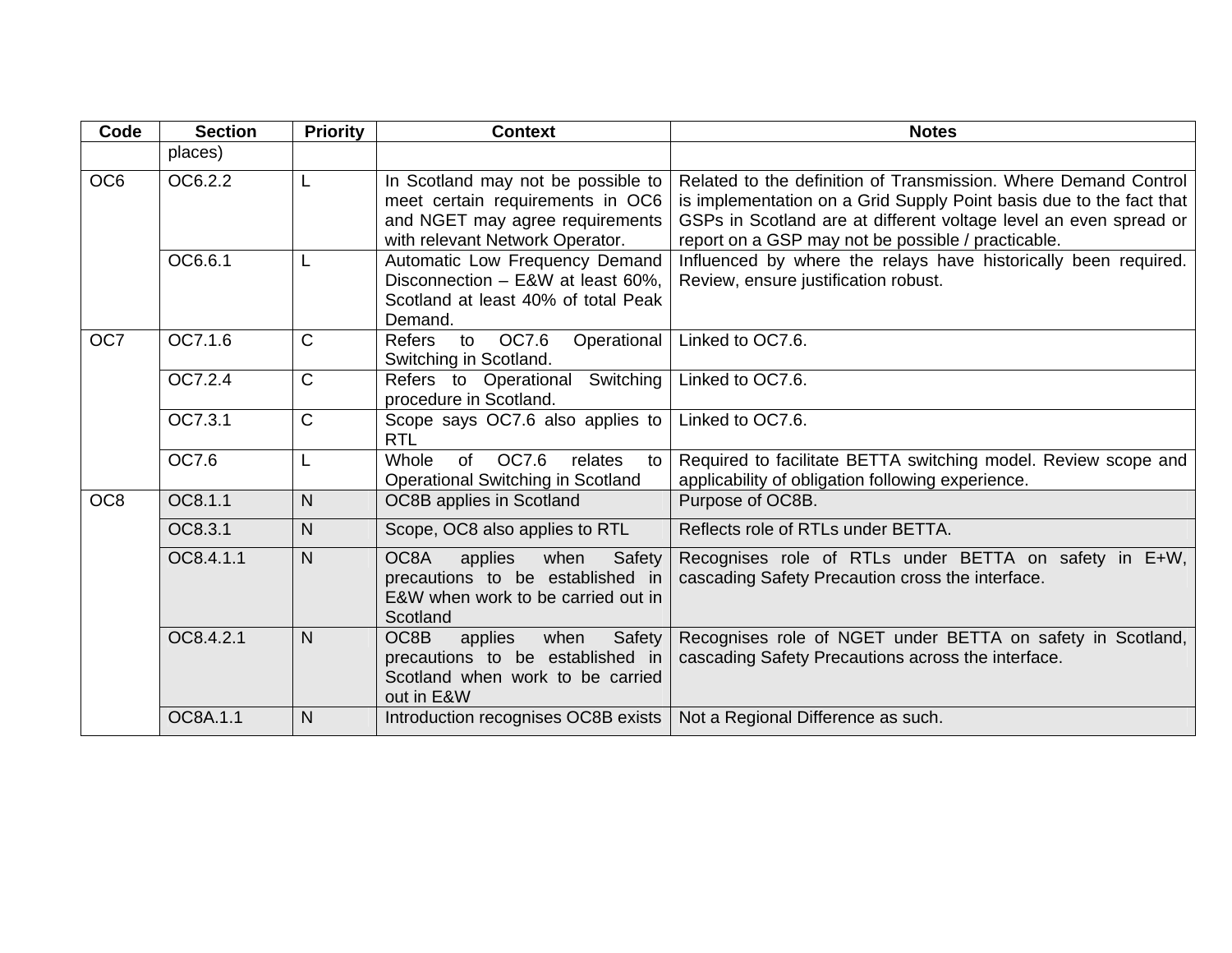| Code            | <b>Section</b> | <b>Priority</b> | <b>Context</b>                                                                                                                                                           | <b>Notes</b>                                                                                                                                                                                                                                                                                                           |
|-----------------|----------------|-----------------|--------------------------------------------------------------------------------------------------------------------------------------------------------------------------|------------------------------------------------------------------------------------------------------------------------------------------------------------------------------------------------------------------------------------------------------------------------------------------------------------------------|
|                 | OC8B           | M               | Safety Co-ordination in Scotland                                                                                                                                         | The procedure applicable in Scotland. Review differences between<br>OC8A and OC8B, harmonised if possible. Main impact on Users<br>and RTLs. Ensure relationship between CCs and OC8B is<br>consistent. OC8B was based on SGC OC6, but the split in the<br>SGC between CC and OC6 was different to that in the E+W GC. |
| OC <sub>9</sub> | OC9.2.4        | N               | Objective to describe role of RTL<br>Scotland<br>with<br>respect<br>to<br>Desynchronised Island Procedure<br>and Local<br>Restoration<br>Joint<br>Procedure              | Recognises RTL role                                                                                                                                                                                                                                                                                                    |
|                 | OC9.3.3        | N <sub>1</sub>  | In Scotland OC9.4 and OC9.5 also<br>apply to RTL                                                                                                                         | Recognises RTL role                                                                                                                                                                                                                                                                                                    |
|                 | OC9.4.5.3      | L               | Black Start Stations - In Scotland<br>LJRP may cover more than 1 BS<br>station and may include RTL's etc                                                                 | Covers existing procedures in Scotland. Change would have a<br>significant impact on the current Black Start philosophy. Would<br>also need to initiate a fundamental review of the Black Start<br>procedures. Expect to review in future.                                                                             |
|                 | OC9.4.6        |                 | Under exception circumstances RTL<br>may invoke LJRP for its own area.                                                                                                   | Recognises RTL role, required to maintain standards.                                                                                                                                                                                                                                                                   |
|                 | OC9.4.7.3      |                 | Black Start - In Scotland RTL acts<br>on NGET's behalf                                                                                                                   | Recognises RTL role                                                                                                                                                                                                                                                                                                    |
|                 | OC9.4.7.4      |                 | In Scotland Gensets which are not<br>at BS stations but in LJRP may be<br>instructed in accordance with the<br>In E&W relates to BS<br>LJRP.<br>stations only generally. | For BETTA go-live the existing black start procedures were<br>adopted. A review of the obligations in OC9 would need to be<br>carried along with a licensees review of the Black Start philosophy<br>for Scotland.                                                                                                     |
|                 | OC9.4.7.6      | $\mathsf{C}$    | Special arrangements for Scotland                                                                                                                                        | To be considered along with OC9.4.7.4                                                                                                                                                                                                                                                                                  |
|                 | OC9.4.7.11     | $\mathsf{C}$    | LJRP establishment (a) includes<br>RTL in discussion in Scotland. (c)<br>details provisions in Scotland when<br>LJRP arises.                                             | To be considered along with OC9.4.7.4                                                                                                                                                                                                                                                                                  |
|                 | OC9.5.1(b)     | $\mathsf{N}$    | In Scotland OC9.5 also provides for<br>Transmission connected generation<br>in De Synch Islands.                                                                         | Allows for RTL to manage an island. Consistent with roles under<br>STC.                                                                                                                                                                                                                                                |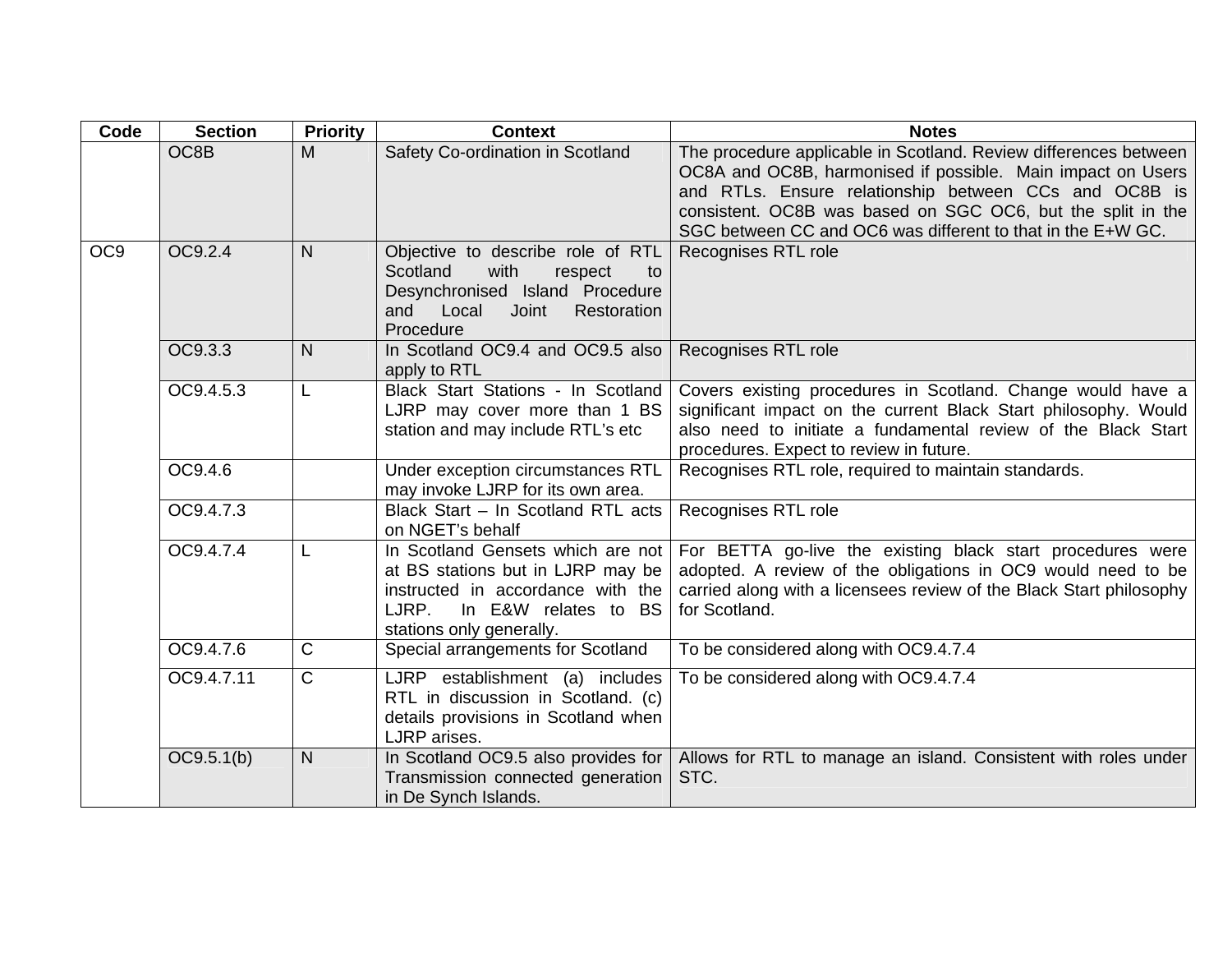| Code            | <b>Section</b>                 | <b>Priority</b> | <b>Context</b>                                                                                                                                                                                                                                                                                                                        | <b>Notes</b>                                                                    |
|-----------------|--------------------------------|-----------------|---------------------------------------------------------------------------------------------------------------------------------------------------------------------------------------------------------------------------------------------------------------------------------------------------------------------------------------|---------------------------------------------------------------------------------|
|                 | $OC9.5.4.1(b)$ ,<br>(c)(v)(vi) | N.              | In E&W De Synch Island Procedure<br>covers all relevant GSPs.<br>In.<br>Scotland OC9 De Synch Island<br>Procedure also covers parts of GB<br>Transmission System connected to<br><b>Systems</b><br><b>Users</b><br>and<br>directly<br>connected Power Stations.<br>Procedure - will include<br><b>RTL</b><br>obligations in Scotland. | Allows for RTL to manage an island. Consistent with roles under<br>STC.         |
| <b>OC11</b>     | OC11.4.1.1                     | N               | Reference to site owned by RTL in<br>Scotland rather than NGET in E&W                                                                                                                                                                                                                                                                 | Required by BETTA ownership model                                               |
|                 | OC11.4.1.2                     | $\mathsf{N}$    | Reference to site owned by RTL in<br>Scotland rather than NGET in E&W                                                                                                                                                                                                                                                                 | Required by BETTA ownership model                                               |
|                 | OC11.4.2                       | $\mathsf{N}$    | Reference to site owned or<br>occupied by RTL in Scotland rather<br>than NGET in E&W                                                                                                                                                                                                                                                  | Required by BETTA ownership model                                               |
|                 | OC11.4.6                       | $\mathsf{N}$    | Reference to installation by RTL in<br>Scotland rather than NGET in E&W                                                                                                                                                                                                                                                               | Required by BETTA ownership model                                               |
| BC <sub>1</sub> | BC1.4.2(a)                     | U <sub>1</sub>  | Physical Notifications required from<br>BM Units with Demand Capacity<br>>50MW in E&W or >5MW in<br><b>Scotland</b>                                                                                                                                                                                                                   | Review along with Definition of Small, Medium and Large Power<br><b>Station</b> |
| BC <sub>2</sub> | BC2.5.5.1                      | $\mathbf C$     | Demand Capacity <50MW in E&W<br>or <5MW in Scotland                                                                                                                                                                                                                                                                                   | Related to BC1.4.2(a)                                                           |
|                 | BC2.5.5.2                      | $\overline{C}$  | Demand Capacity > 50MW in E&W<br>or >5MW in Scotland                                                                                                                                                                                                                                                                                  | Related to BC1.4.2(a)                                                           |
|                 | BC2.A.2.6                      | H               | Mvar tolerance difference                                                                                                                                                                                                                                                                                                             | Review along with Technical requirements                                        |
| <b>DRC</b>      | Sched 1 Page<br>3              | $\mathsf{C}$    | Negative<br>resistance<br>sequence<br>required in Scotland                                                                                                                                                                                                                                                                            |                                                                                 |
|                 | Sched 5 Page                   | $\mathsf{C}$    | <b>Operating Voltage differences</b>                                                                                                                                                                                                                                                                                                  |                                                                                 |